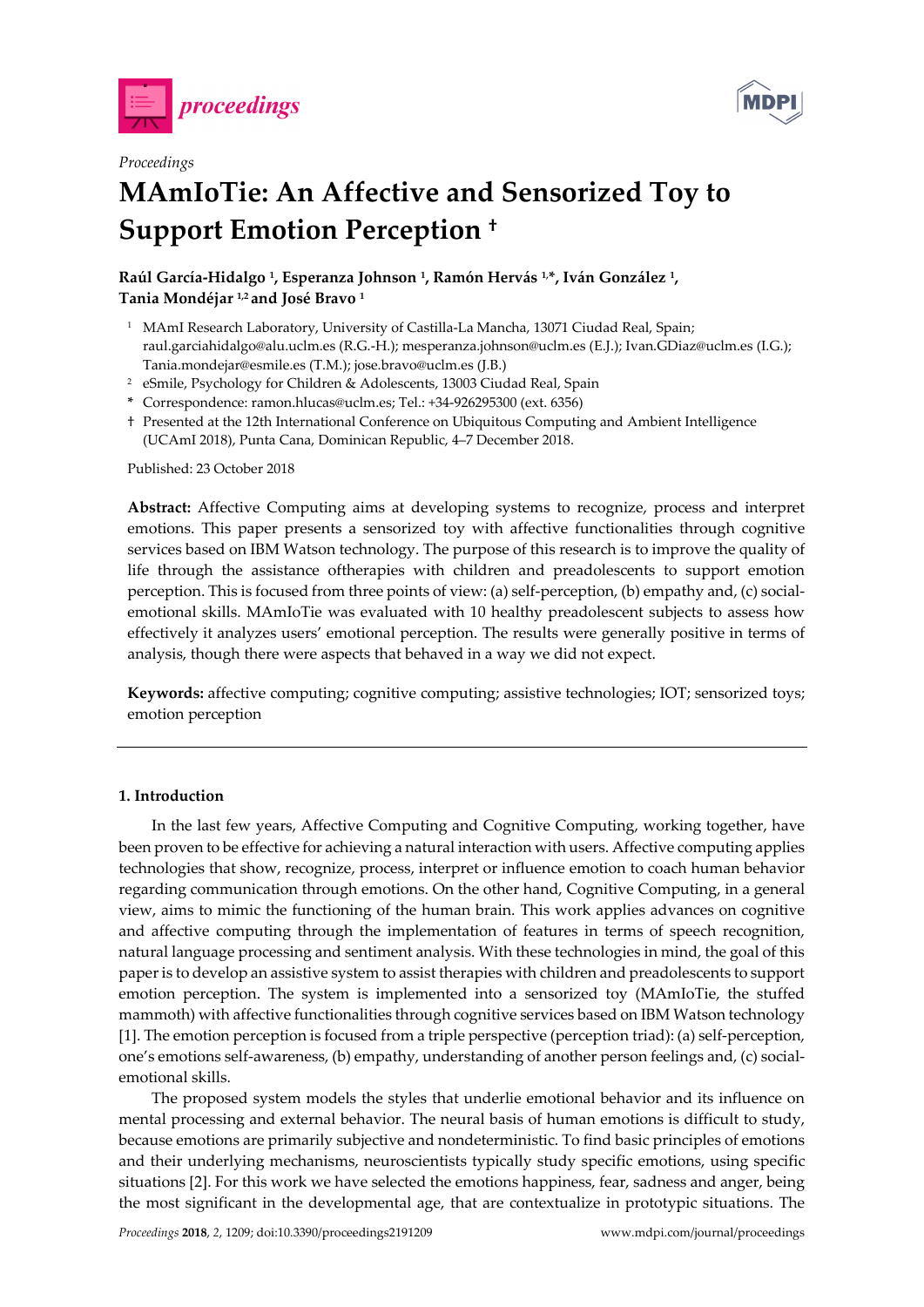conversational agent implemented into MAmIoTie guides the conversation to collect information about the emotional perception of users considering the triad explained above.

The paper is organized as follows: Section 2 explains the background of this paper where we describe neuropsychological fundamentals of this work and explore related work. Section 3 describes the developed system distinguishing the hardware infrastructure and software components. The study results are described in Section 4. Finally, Section 5 concludes the paper with the summarized findings, strengths, and limitation of the proposed system. Moreover, the dialog graph of the conversational agent is described in Appendix A.

### **2. Background**

### *2.1. Neuropsychological Fundamentals*

Emotions are very important in our life because of their adaptive function, i.e., they are the base of interactions with the context and the relation with other people. Emotions coordinate sets of responses to internal or external events that have a particular significance for the organism [3]. In order to successfully manage emotions, named emotional regulation, we have extrinsic and intrinsic processes responsible for monitoring, evaluating, and modifying reactions, especially to accomplish one's goals [4]. Individuals differ in their ability to regulate emotions, some choosing more successful strategies than others [5]. Emotion regulation is crucial for developing emotional intelligence because it occurs every time one (consciously or unconsciously) activates the goal to influence the emotiongenerative process [6]. Each individual can thus be characterized by a certain emotion regulation style, which contributes to make him/her predictable in the eyes of others and also carries certain consequences for long-term adaptation [7,8]. The same emotion-regulation strategy can thus be adaptive or maladaptive, depending on the specific individual, the emotion, its intensity, and the context [9–11].

Moreover, emotion sharing refers to expressing one's emotions in a socially shared language [12]. The speech signal is the fastest and the most natural method of communication between humans [13]. This ability to perceive and understand emotions influences social interaction more indirectly, by helping people interpret internal and social cues and thereby guiding emotional self-regulation and social behavior [14]. Thus, emotion sharing is beneficial to mental health due to several indirect effects such as the construction or reinforcement of social bonds and the transference of affection and warmth [12].

Emotion regulation and emotion sharing are closely associated with the quality of social functioning among children and adolescents [15]. In general, all of us learn to regulate ourselves by experience, but there are some people that present disabilities in this area. Based on that idea, we are focusing on the classification of the Diagnostic and Statistical Manual for Mental Disorders [16]. Specifically, we are focused on people with neurodevelopmental disorders that affect intelligence and communication (e.g., autism spectrum disorder, Down Syndrome, etc.).

### *2.2. Related Work*

Human-Computer Interaction has been changing as technology evolves, and its integration in our environment has become greater. These advances, along with the implementation of Ambient Intelligence, allows the users to interact with digital systems through natural interfaces.

There are many examples of natural interfaces, such as touchscreens, though there are also alternatives, like the human voice. The way it is used as a medium is having tools that allow for its recognition, as well as its processing so that the voice can be used as input. This can be used from simple instructions to be performed, to more advanced options, such as the simulation of a human conversation [17].

Being able to simulate a human conversation would allow us to face problems that would otherwise be more complicated to approach. An example would be to evaluate and diagnose communication disorders or alterations. These can manifest in problems when expressing and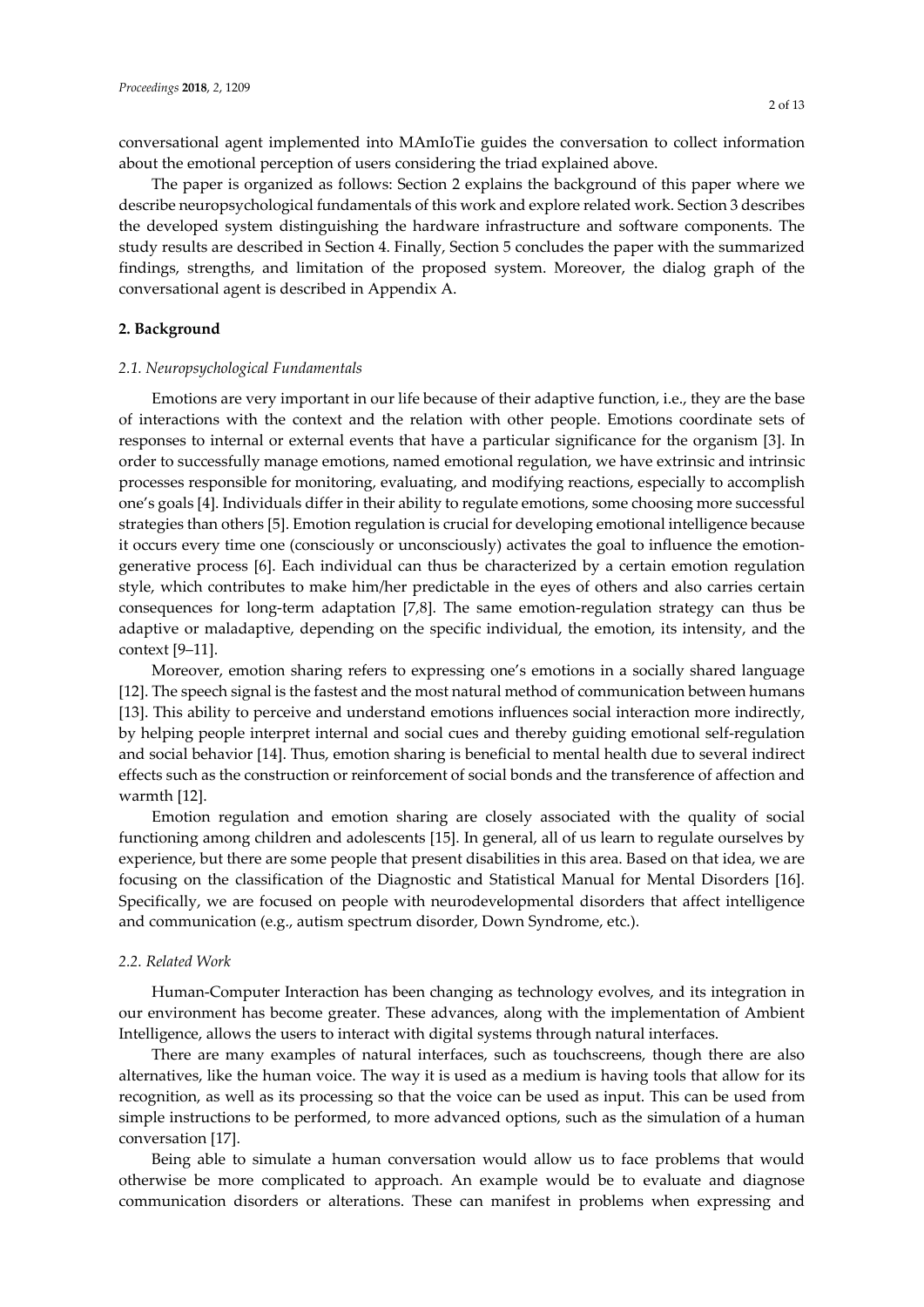manifesting ideas, understanding messages, etc. They can be divided into motor dysfunction (aphasia, deafness, etc.) [18], or those related to cognitive functions (autism, intellectual deficiency, etc.) [19]. This work focuses on the latter group, as its diagnosis in early stages is more complex.

Developmental disorders, denominated and categorized by the DSM-5 in Autism Spectrum Disorders (ASD), are the most persistent deficits in communication and social interaction throughout multiple situations, including the ability to maintain a conversational flow, difficulty to fit within the social context, or aversion towards sharing feelings and emotions, among other symptoms [16]. These symptoms mean that the diagnosis in these cases is complicated, due to failure in communication and empathy between patient and therapist. Because of this, new research lines in ASD therapies are complemented with robotsthat interact with the patients. Because robots present behavioral patterns, which are easy to interpret, with clear dialog, they make interaction with people with ASD easier, and allow them to reach higher level of empathy than when interacting with other people.

For more than 30 years there has been research pertaining the introduction of robots to education, started by Seymour Papert in 1980 [20]. This was later applied to therapy for ASD, given its potential to educate people. There are many examples nowadays, like Nao [21], a general-purpose humanoid robot, or Milo [22], by the Robots4Autism, which is programmed to educate children with ASD to show emotions and facial expressions that transmit feelings. For this reason, we decided to approach this with a sensorized animal-toy, which we have called MamIoTie, to facilitate the interaction with the users.

### **3. System Description**

This section describes the developed system to create MAmIoTie that consists of a hardware infrastructure (Section 3.1) based on single-board minicomputer with several sensors and actuators, and several software components to perform the conversation and analyze emotions (Section 3.2).

### *3.1. Hardware Infraestructure*

Simple and affordable hardware is required to transform a traditional toy into a sensorized one. Figure 1 illustrates the set of prototyping modules and the necessary wired up scheme to achieve this goal. As introduced in Section 1, we intend to add sensorization capabilities to a stuffed animal, particularly a mammoth. The combination of hardware and software modules that makes up the described system allows us to compose a conversational agent capable of acquiring human voice, processing it and providing natural responses in contextualized dialogues.

From the hardware perspective, a Raspberry Pi Zero WH single-board computer (Raspberry Pi Foundation, Cambridge, UK) is used for interface management with a couple of dedicated modules that compose the interaction layer (microphone and amplifier).

Pi Zero WH single-board was not selected by chance. This device has an embedded BCM2835 System on Chip (SoC) developed by Broadcom (Broadcom Inc., San José, CA, USA). This SoC integrates a 1 GHz Arm11 [23] single-core processor (ARM1176JZ-F), which is combined with 512 MBytes RAM. This configuration is enough to run a GNU/Linux distribution (Raspbian) compiled for ARMv6 architectures. Raspbian provides support for Python 3 programming language, which is used to implement the software modules (Section 3.2) and to enable communication with the IBM Watson REST services that afford the affective perception functionalities.

The BCM2835 SoC also incorporates 802.11 n Wi-Fi and Bluetooth Low Energy wireless transceivers. Full TCP/IP stack support is provided by the Pi Zero WH running Raspbian and Wi-Fi communications capabilities through the connection to a close WLAN access point are crucial aspects that allow software modules to send service requests to IBM Watson and receive relative responses through Internet.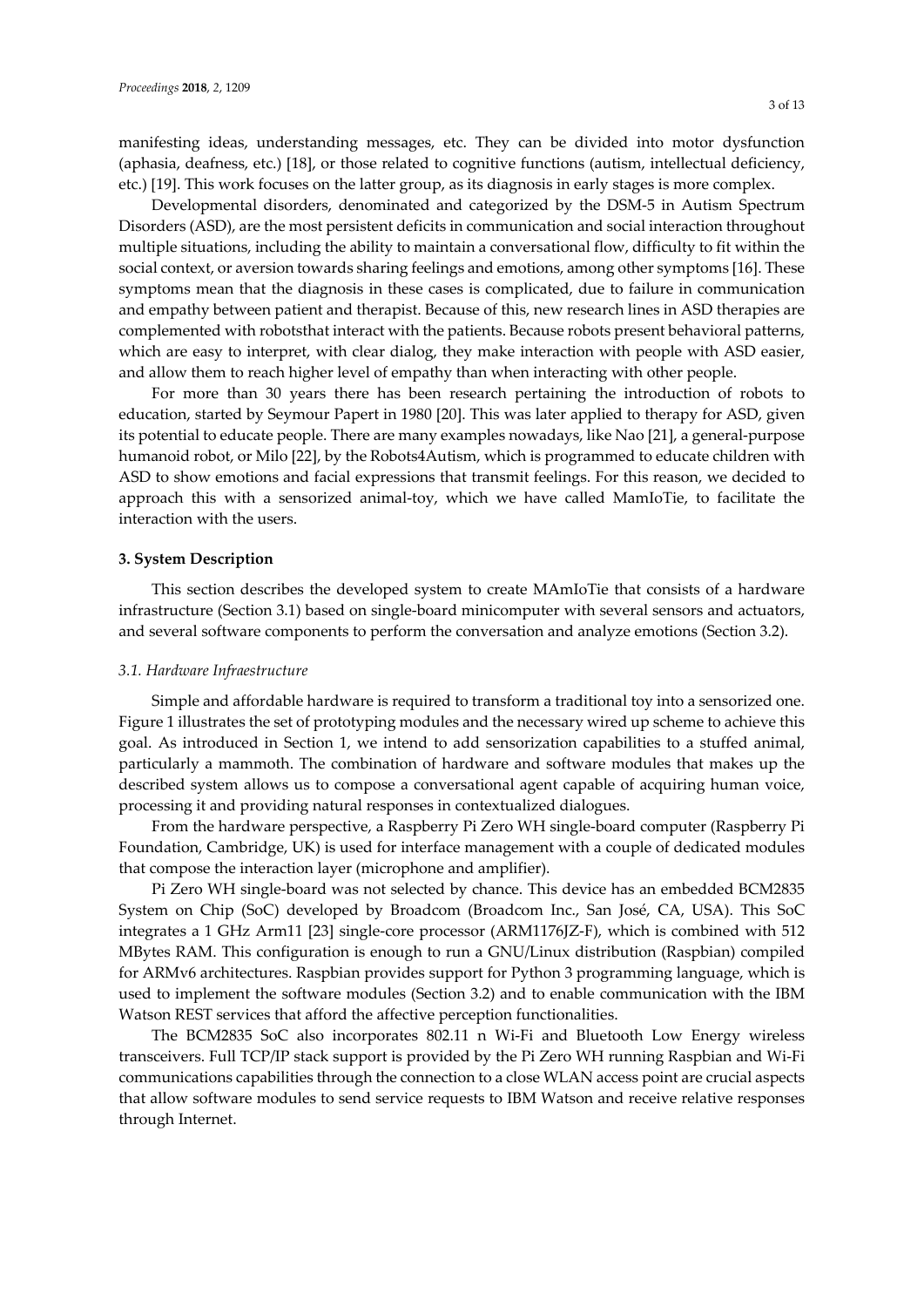

**Figure 1.** Hardware setup embedded in MAmIoTie sensorized toy.

Another key feature of the Raspberry Pi Zero WH is the Inter-IC Sound (I2S) [24] bus support. The I2S interface provides a bidirectional, synchronous and serial bus to off-chip audio devices. In our case, it makes it possible to directly transmit/receive PCM (Pulse-Code Modulation is a quantization method used to digitally represent sampled analog signals) (digital) audio in both directions, from the I2S mono microphone (audio capture) to the BCM2835 SoC; and from the latter to the I2S mono amplifier (audio playback). Both external modules get direct I2S communication through the GPIO (General-Purpose Input/Output are generic pins on a computer board whose behavior—including whether they work as inputs or outputs—is controllable at run time by the control software) header on the Pi Zero WH board. The I2S bus separates clock and serial data signals, resulting in a lower jitter than is typical of other digital audio communications interfaces that recover the clock from the data stream (e.g., S/PDIF (Sony/Philips Digital Interface)). According to the I2S specification [24], three pins/wires are required to communicate every two ICs (Integrated Circuits):

- LRC (Left/Right Clock)—This pin indicates the slave IC when the data is for the left/right channel, as I2S is designed to work with stereo PCM audio signals. It is typically controlled by the I2S master (the BCM2835 in this case).
- BCLK (Bit Clock)—This is the pin that indicates the I2S slave when to read/write data on the data pin. Also, it is controlled by the I2S master (BCM2835 in this case).
- DIN/DOUT (Data In/Out)—This is the pin where actual data is coming in/out. Both, left and right data are sent on this pin, LRC indicates when left or right channel is being transmitted. If the I2S slave is a microphone or a transductor, it will have a Data Out behavior. Conversely, if the I2S slave is an amplifier wired to a speaker, the pin will be of Data Input type.

Pi Zero WH enables two I2S stereo channels, one as input and one as output. Thus, a configuration with a I2S stereo amplifier and a couple of I2S mono microphones could be made. However, in order to get MAmIoTie as affordable as possible, we set up a prototype with a single I2S mono MEMS (MicroElectroMechanical Systems) microphone (SPH0645) and a I2S 3.2 Watts mono amplifier (MAX98357), both from Adafruit (Adafruit Industries LLC., New York, NY, USA). In fact, the MAX98357 amplifier is a DAC (Digital-to-Analog Converter) module whose analog output is directly wired to a 4-ohm impedance speaker to emit sound. The SPH0645 microphone, for its part, acts like an ADC (Analog-to-Digital Converter) transforming analog audio signal into a digital one.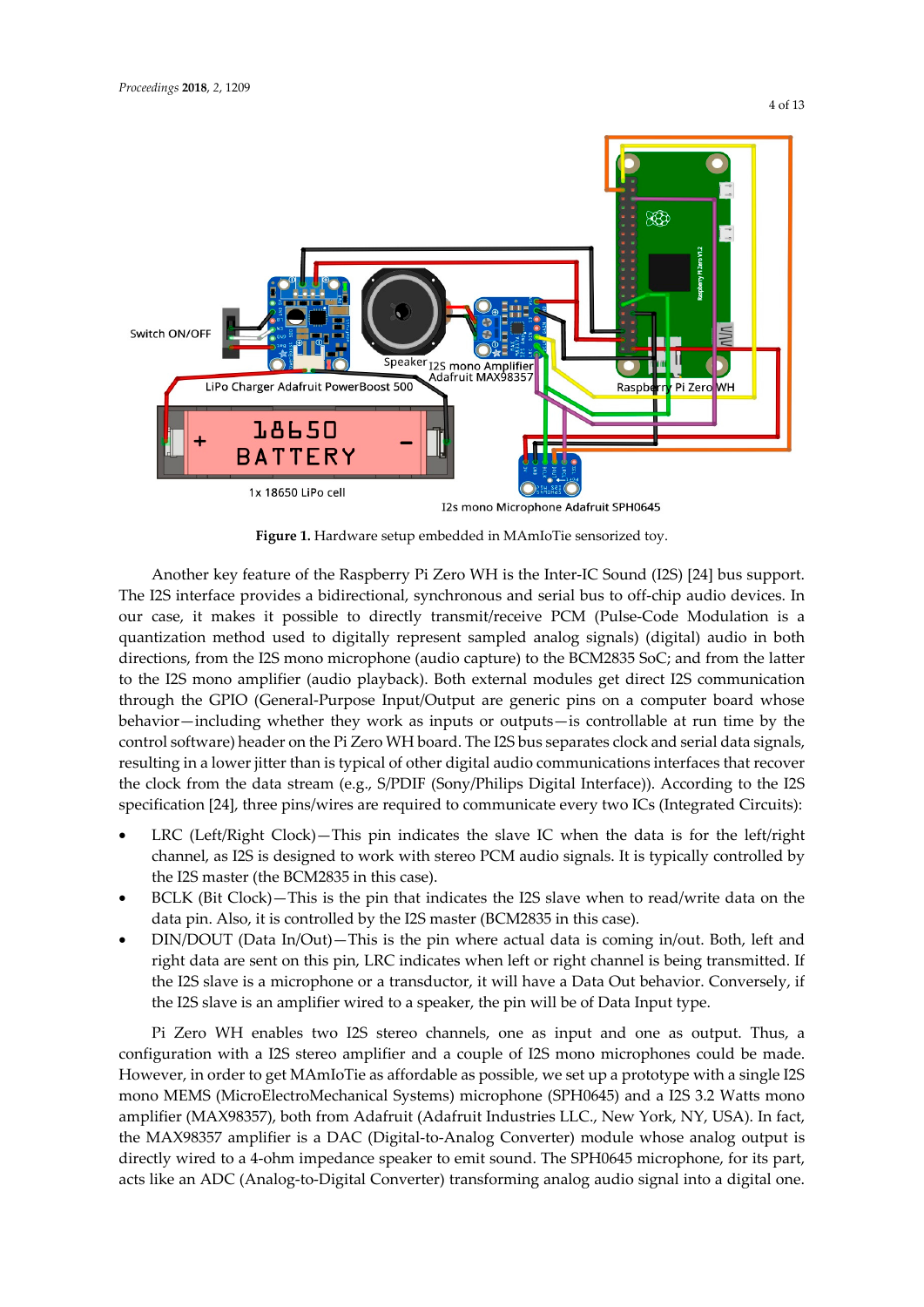Thanks to these integrated DAC and ADC converters, digital signals are transmitted through the I2S interface instead of using old schemes transmitting pure analog signals.

Figure 1 shows at a glance how I2S modules have been connected to the Pi Zero WH board. The hardware setup is completed with a 3000 mAh 3.7V 18650 Li-ion battery and a Adafruit PowerBoost 500 module that charges the battery and protects it from overloads and over-discharges.

Lastly, Figure 2 shows a picture of the MAmIoTie working prototype.



**Figure 2.** MAmIoTie prototype and internal hardware elements used during the development and evaluation of this work (hardware will be embedded into the toy in the production phase).

# *3.2. Software Infraestructure*

The proposed system uses IBM Watson Cognitive services to provide several functionalities to the application, such as speech recognition, emotional analysis and conversational agent framework. The main programming language chosen for the development of the program is Python, since it will facilitate the implementation of the components in the Raspberry Pi thanks to its compatibility. Also, IBM Watson provides a useful SDK for this language to make calls to its services.

The user interacts with the program through their voice, answering the questions defined by the iterations of the dialogue graph (see Appendix A). The output of the program is a CSV file representing the phases of the therapy session with information about the user's transcriptions, the emotions detected in them and latency of the services, used for performance measurements.

# 3.2.1. Software Elements

The main software components that are part of the system are shown in Figure 3 and are explained as follows:

- **Noise detector**: The method is run at the beginning of the session. It captures a number of audio samples through the microphone, analyzing its volume. It defines a noise threshold with the average of the volume values of the samples, using 30 percent of the highest values (threshold experimentally obtained).
- **Real-time voice recorder**: The program, through the Python audio libraries, records the audio detected by the microphone and then analyzes its volume to discard silence and noise. When the threshold defined by the noise detector is exceeded, it starts to save the recorded audio, until it detects a range of silence samples (also calculated experimentally), which will determine the end of the user's sentence. It generates an audio file containing the recording.
- **Recorded audio editor**: Once the audio is generated, silence intervals are added to the beginning and end of the file and the volume of the whole sample is normalized. This is done to improve the efficiency of the speech recognition
- **Speech-To-Text**: The final audio file is sent to the Watson Speech to Text service. It returns a text transcription of the voice detected in it. If the service doesn't recognize any coherent word, the program will return to the audio capture state.
- **Tone analyzer**: The text obtained from the transcription is introduced as input to the Watson Tone Analyzer service in order to get the emotions (joy, anger, sadness or fear) corresponding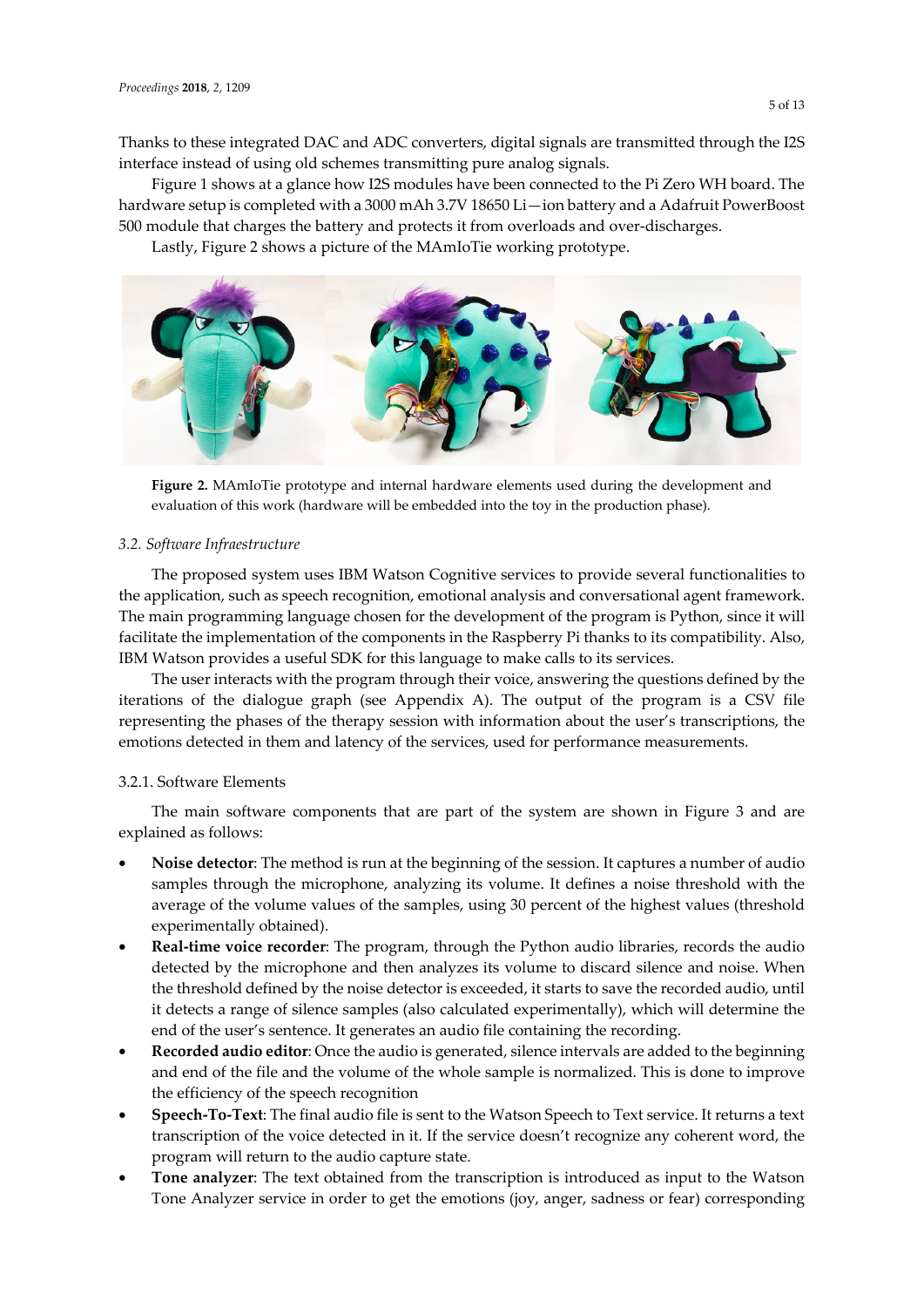to the textual input. At the moment this service is not available in Spanish, so it is necessary to translate the text into a supported language such as English. This is done through the Watson Language Translator service, and only affects this module, as the Chatbot and other services work in Spanish.

- **Chatbot:** It defines the conversation graph that models the flow of therapy (we will describe it in detail later). It is implemented by the Watson Assistant service, using its on-line tool to define and model intentions, entities and conversation flows. During the program's iterations, the service will be called and will receive the textual transcription as user response and the main emotion detected in it as conversation context. The service will return a textual answer based on the user's input, the detected emotion and the current state of the conversation graph.
- **Voice synthesizer**: Through the Watson Text To Speech service voice is generated from the textual output of the conversational agent, returning an audio file. Then sound effects (reverb and lower pitch change) are applied to it in order to dehumanize the voice and simulate a more characterized voice of the toy animal. The obtained file is played by the Python audio libraries through the speakers.



**Figure 3.** General view of MAmIoTie system including implemented services (Noise detector, Voice recorder and Audio Editor) and cognitive cloud services from IBM Watson.

### 3.2.2. Dialog Design in the Evaluation Sessions

The evaluation was performed in a laboratory, by 10 children aged 10–15, who performed the experiment as follows: an evaluation session is divided into four phases, one for each main emotion (joy, anger, sadness and fear). There are 24 conversation iterations in total (dyads of answersresponse). Each phase consists of 6 questions about emotional states in different situations, divided into groups of two kinds of approaches, one direct and one indirect. In the direct approach MAmIoTie asks directly what emotion would the user feel in a specific situation. On the other hand, the indirect questions consist in asking the last situation in which the user felt a given emotion. The groups of questions will refer to three types of subjects, in this order: the receiver (the user himself), the interlocutor (sensorized toy) and a third neutral person. These three subjects correspond to the perception triad: one's emotions self-awareness, empathy and social-emotional skills, as previously explained.

A first emotion will be used for the first question about the user, depending on the answer given to MamIoTie's first question, and randomly changing the emotions for the questions referring to the second (the toy) and third person, to add variety and avoid monotony. The emotions are changed until all possible person-emotion combination have been explored.

At the beginning of the session, a noise test is performed to measure the silence threshold that will be used to recognize the start and end of the user's speech. After that, the user is asked for their name, which will be used to identify the results generated after the session.

The conversation graph represents all the possible response paths that can occur during the session. As it can be seen in the diagram in Figure 4, the conversation is forced to continue the flow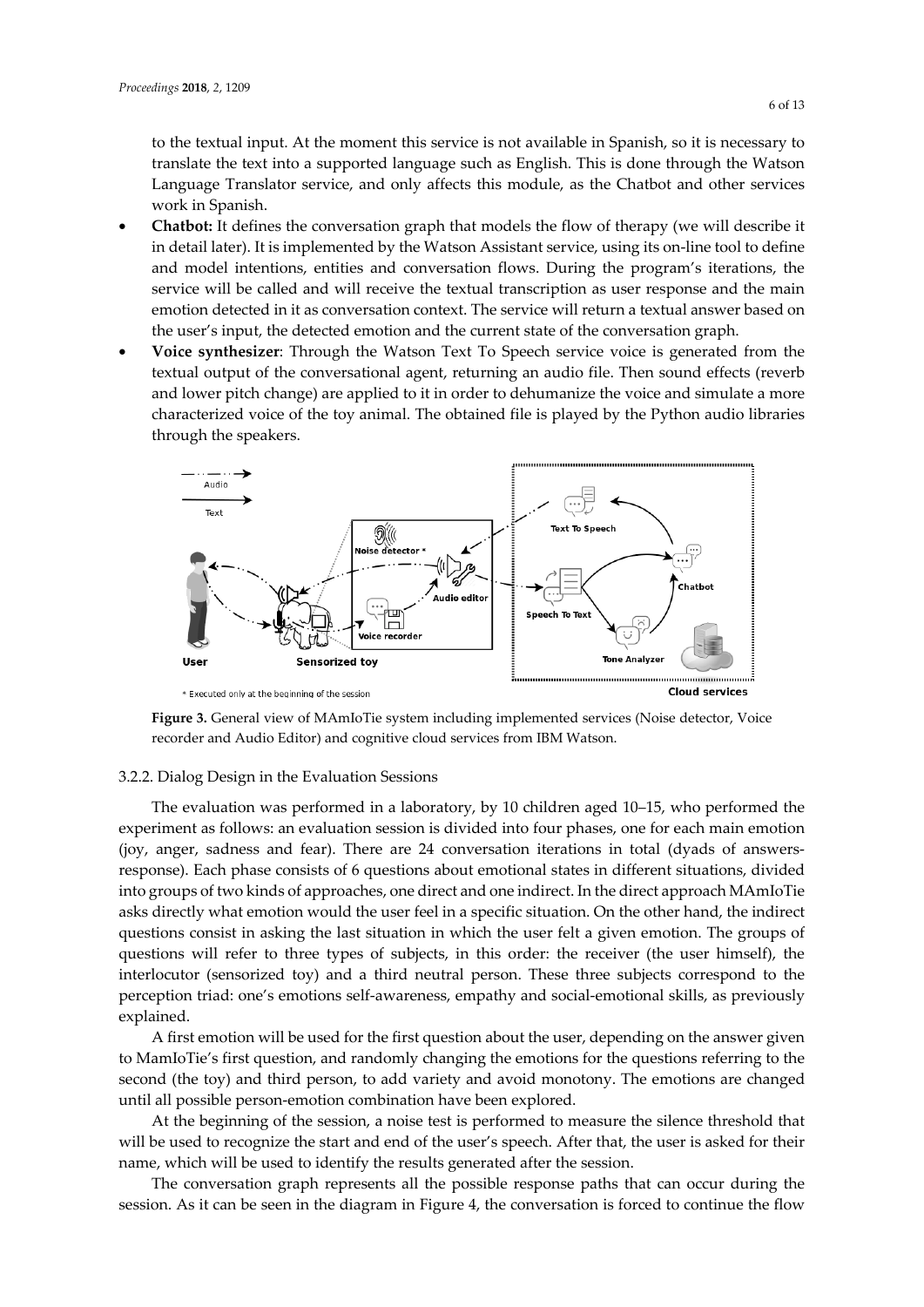of questions defined by emotional therapy, without multiple choices or parallel paths for the sake of simplification. The conversation flow depends on the emotion detected in the user responses. The conversation states, conditions and examples of MAmIoTie questions and responses are deeply explained in Appendix A.

At the beginning, MAmIoTie invokes the Watson Assistant, which sends a welcome message and asks the user's name, starting the session. The name is saved as a context variable for later use in stored results. Then MAmIoTie asks about the current emotional state of the user, obtaining the main emotion that will be used for the questions of the first stage. In this way, the conversation always starts exploring the current user emotion. This emotion determines the order in which MAmIoTie will complete the study of the four target emotions. The secondary emotion associated to each user response is also saved to guide this conversation and to add variety and avoid monotony during the session. The final objective is to address the analysis of the four emotions, directly and indirectly, and attending to the perception triad, all in a natural and non-forced way. Moreover, all the graph nodes contain a set of multiple answers based on the main emotion of each phase, increasing the conversation variety and avoiding having to define different nodes for each emotion in the conversation graph. For that, the main and secondary emotions detected in the answers to the questions of each phase are stored in context variables to be able to use them as a parameter of the multiple answers and to store their values. At the end of each phase the context is modified to indicate to the program the saving of the actual state of the emotional variables within the context.



# **Dialog Flow**



When all the phases are done, MAmIoTie will say goodbye to the user and notify the program to store the final results. During the session, the results are saved in a CSV file for later revision. This CSV is the data that is analyzed in Section 4. The generated dataset is described in more detail in the section Supplementary Materials.

### **4. Results**

Overall, there are a total of 120 interactions (question-response pairs). During the interactions, several aspects of it are saved into a CSV file (as detailed in the Supplementary Materials). Among those, the expected and detected emotions (joy, sadness, fear and anger) were saved, as well as the transcription of the answers given, result of Watson's Speech-to-Text service. Therefore, we will begin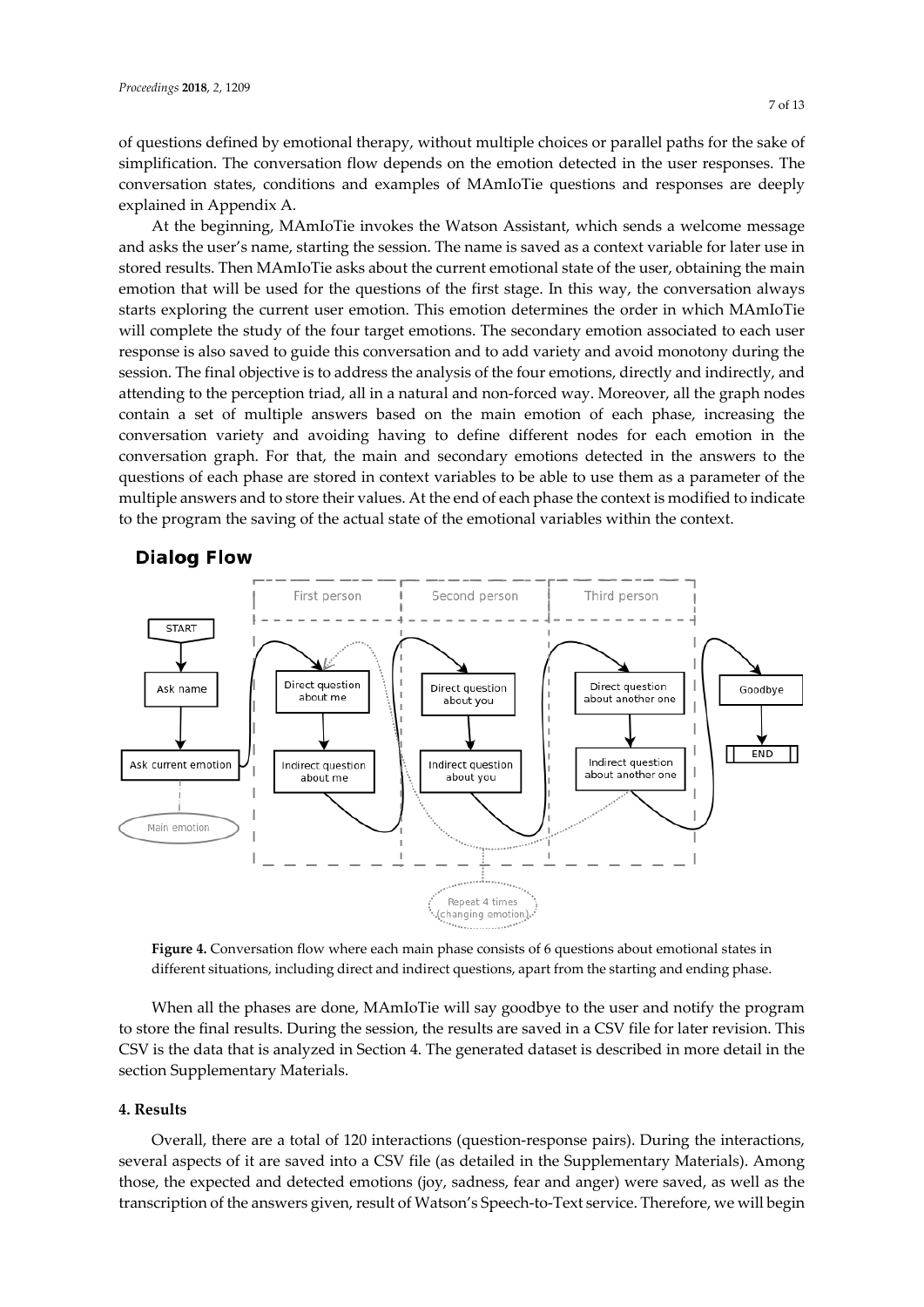by analyzing the overall performance (Section 4.1), followed by focusing on the emotional perception (Section 4.2) and the transcription analysis and latency (Section 4.3). We will end by listing the lessons learned from this process (Section 4.4).

### *4.1. System General Performance*

From the analysis of the expected and detected emotions, we applied the formula seen in (1).

$$
X = (N_{\text{total}} - D_{\text{differ}}/N_{\text{total}})^* 100,
$$
\n
$$
(1)
$$

where N<sub>total</sub> is total number of interactions, and D<sub>differ</sub> the times where the expected and detected emotions were different. It is important to remark the fact that Watson's Tone Analyzer service sometimes returns "none" as a detected emotion, if the sentence seems neutral. One example was that users sometimes answered questions with time-related answers, such as "yesterday", "a few weeks ago", etc. These answers have no discernable emotion attached to them, hence the "none" emotion returned by the service. Focusing on those responses that actually have an emotional sense, we saw that in 58.4% of the studied interactions, the expected and detected emotions coincided.

### *4.2. Emotional Perception Analysis*

We expected specific emotions as an answer to the questions posed, which were selected with the help of a psychology expert, and taking into account everyday situations that could be easily understood by the user. In the confusion matrix from Table 1, we can observe how often the expected emotion was detected as such, and how often it was confused with a different emotion

**Table 1.** Confusion matrix, where the first row contains the expected emotion, and the first column contains the detected emotion.

|         | lov | Sadness Anger Fear |    | None |
|---------|-----|--------------------|----|------|
| 10V     | 15  |                    |    | r ה  |
| sadness | З   | 11                 |    |      |
| anger   |     |                    | 10 |      |
| fear    |     |                    |    |      |

The emotional perception analysis was performed on the transcribed text, so sometimes, due to several reasons, the audio transcription did not coincide with the user's answer. This meant that on those occasions, a given answer aligned with the emotion we expected, but the transcription was different, and its analysis differed. This accounts for some of them, but it is interesting to observe the results in more depth and explain the other reasons for which the expected and detected emotions differ.

As it can be seen, it is often when the expected emotion is then detected as "none", and in some cases, such as in "anger", the amount of times it is confused with no emotion surpasses the amount of times it predicted correctly. This can be due to two different reasons. The first one, mentioned in the previous paragraph, is that the answers to some of the questions were time-based. This meant that we expected the user to elaborate on what happened the last time they were angry, but they answered when they last felt angry, skewing the results we expected. Another reason as to why angry has worse results than the others, and is confused more often, is also tied to its confusion with sadness. Many of the times, the posed question expected anger from the user, but they answered with sadness instead. This is likely due to the fact that in one given situation, different people can feel different things, and we observed that many felt sadness instead of anger. As an example, to the question "Today I was punished without peanuts, how do you think I feel?" posed by MamIoTie, many answered "sad" or something similar, when the system expected "anger". These two factors contributed to the low levels of prediction of anger in comparison with the prediction of the other emotions. Something similar happened with fear, though it more often got confused with sadness, and it rarely received an answer which had no emotional connotation.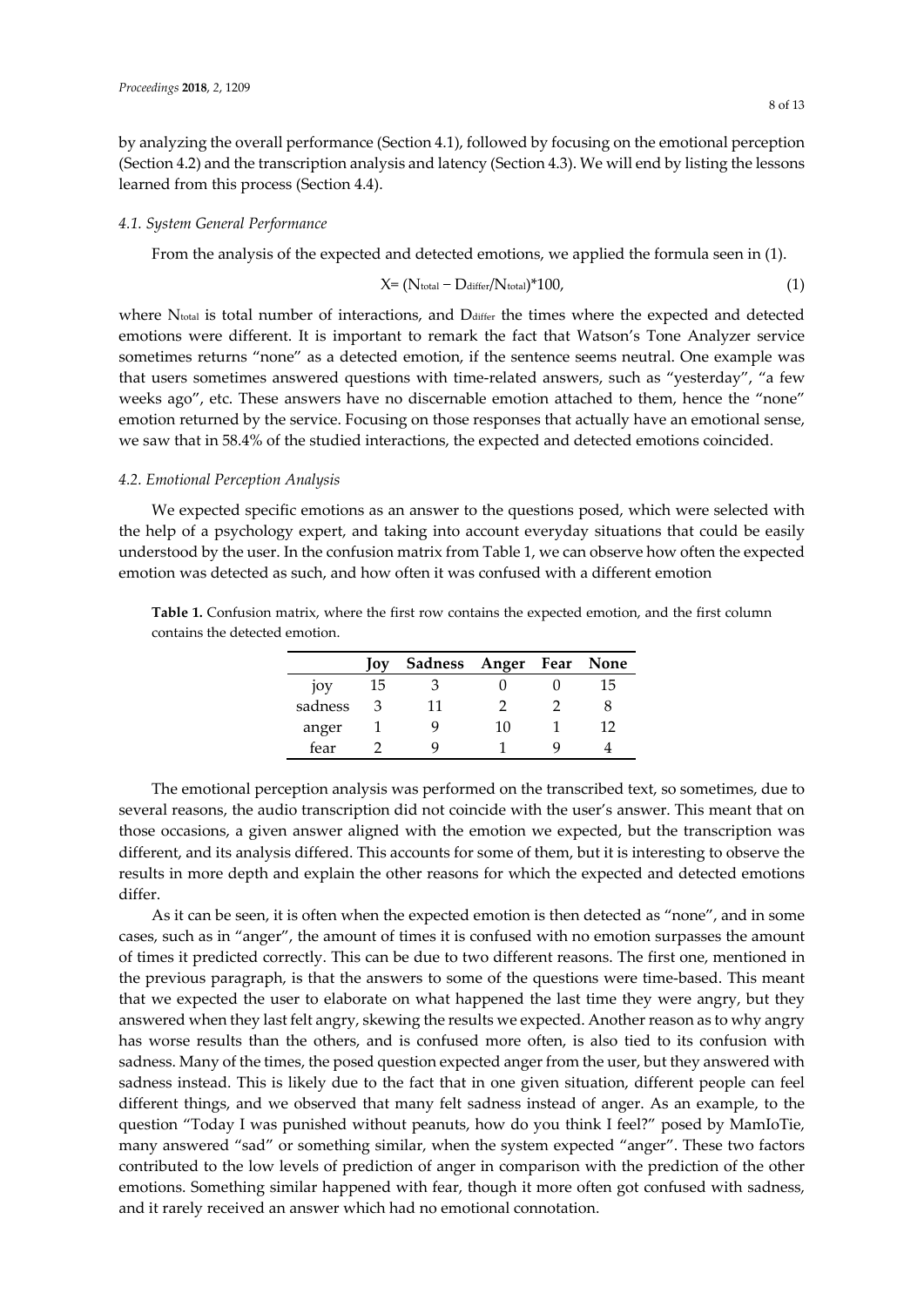Both mentioned problems can easily be fixed, firstly ensuring more specific questions to obtain a more detailed situation instead of time-based responses, and secondly, considering several negative emotions as valid associations for a given situation. Though a manual analysis of responses, we have identified which are false-negatives. Omitting them, the success rate identifying emotions during the evaluation was 84.4%.

### *4.3. Transcription and Latency Analysis*

As previously stated, one of the reasons for the confusion was the fact that the Speech-To-Text service from Watson did not always accurately transcribe the words.

In order to get a better understanding, we performed a WER (Word Error Rate) analysis, to measure the performance. The formula we applied can be seen in (2).

$$
WER = S + I + E/N, \tag{2}
$$

where *S* are substitutions, *I* are insertions and *E* are eliminations performed by the system, and *N* the number of words resulting from the transcription of Watson's Speech-To-Text service.

From this formula, we observed a WER value of 0.33519, with  $N = 481$ . Upon further observation, it was seen that the main contributor to the value obtained for WER was the amount of substitutions performed by the service, which also affected the results of the emotion detection by the system. It was rare to have the service perform an insertion or a deletion, although there was a very small amount of deletions observed in the results. These deletions could be attributed to the latency of the system overall, since it sometimes took longer than the users expected, and they started speaking too soon. The average latency of the system was 5489.2755 milliseconds, which translates to approximately one bit over 5 s.

### *4.4. Additional Learned Lessons*

Some of the lessons we have learned relate to the performance of the experiment. Firstly, we posed the questions as "When was the last time you felt ...?", which received time-based answers from the users. This meant that we could not gather proper information on the emotion attached to whatever answer we expected the users to give. As such, the questions will be posed with "What happened the last time you felt ...?", which should fix this particular issue.

We also observed that, as time went on, the users elaborated more on the answers, but after a certain time, users got tired. This is probably due to the latency and the time between each question; and the overall length of the experiment: over 9 min in total.

Some of the users commented, upon completion of the experiment, on MamIoTie's voice, saying they found it "too deep", or "a bit scary", although they still found it amusing. However, if we were to work with younger children, this should be taken into account.

### **5. Conclusions and Future Work**

The main goal of this research is to support therapies in terms of emotion perception and management through a combination of cognitive and affective technologies using a friendly sensorized toy named MAmIoTie. This kind of assistive technology can support people with particular disabilities or pathologies related to social communication, to lead more independent lives, by helping them with difficulties by improving their social skills and understanding of their emotional state. In the current state, this work does not aim to validate the therapeutic use of MAmIoTie. This paper is focused on the technological validation in terms of addressing a natural conversation that permits the analysis of emotion perception from three points of view: one's emotional self-awareness, empathy, social-emotional skills.

In general, the system performance was promising in terms of transcriptions success and emotion detection. However, the results presented in this paper show the importance of a specific formulation of questions, to get the desired type of answers. If the users feel that they should answer with a time-based answer, we will not get any results in terms of what things make them feel certain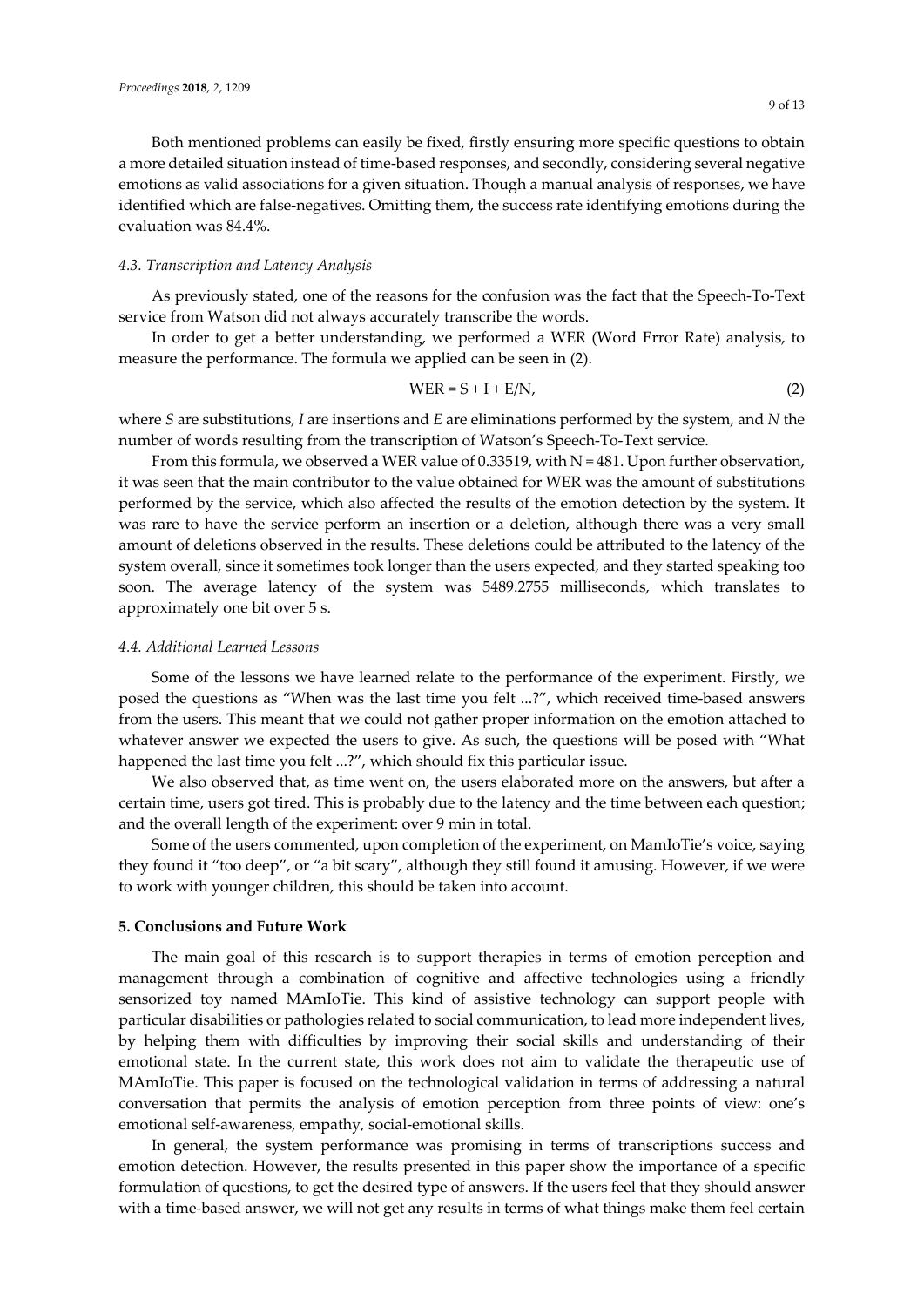emotions. At the same time, it is important to take into account the length of time of the experiment, since some users got tired. Improving the latency of the system is also a key element, as it helps with the sensation of a more natural flow to the conversation, and would help the users communicate. Another consideration is the high latency observed from IBM Watson services, which make the conversation arduous.

Before using MamIoTie within therapy sessions, we identified several technological improvements to address. One of the critical functions of the system is the efficient detection of emotions. At this moment, they are detected by means of the user's transcriptions and Watson Tone Analyzer, in a textual way. An improvement could be to analyze voice recordings and recognize emotions directly in the audio recordings, which would allow consideration of more variables such as intonation or laughter. Another problem to solve is the multiple interpretation of emotions for particular situations, typically in negative emotions that may be correct in certain cases. For example, as it could be seen in the confusion matrix, several times the users answered with sadness instead of anger to certain situations. Both are perfectly valid responses to some situations, as they can be expected to be felt in the example that we used in the experiment (getting grounded), but the current system did not account for that, and so it indicated a disparity between expected and detected emotions. Finally, considering latency aspects, the delay between interactions, caused by the latencies of calls to services, can break the flow of the conversation. To make these calls more efficient, concurrent programming with threads could be applied to the program, making calls to the services concurrently and controlling the coherence of the program flow.

**Supplementary Materials:** The dataset generated and analyzed for this study can be found in [http://www.esi.uclm.es/www/mami/web/index.php/datasets]. The dataset is published in one CSV per participant with 24 rows (one per dyad conversation, plus the header) and 10 columns for the different variables. The description of the 10 columns is as follows. The first column contains the iteration number that corresponds to the rest of the data. The second has the subject of the question, as per the emotion perception tryad (one's emotional self-awareness, empathy and social-emotional skills), and the third shows if it was a direct or indirect question. The fourth column shows the expected emotion that is returned by the user's answer, while the fifth shows the actual emotion detected. The sixth column contains the transcription by Watson's Speech-To-Text of what the user said, the seventh column contains the translation to English of that transcription, and the eighth the question that was asked by the system. Finally, the ninth column is blank, to be filled with expert observations, and the tenth has the latency for each iteration. The dataset does not contain any identifying aspects of the users

**Author Contributions:** Conceptualization, R.H. and I.G.; Methodology, R.H. and T.M.; Software, R.G.-H.; Hardware, I.G.; Validation, R.G.-H., E.J. and T.M.; Formal Analysis, R.G.-H. and E.J.; Investigation, R.G.-H., R.H., T.M. and I.G.; Resources, R.G.-H.; Data Curation, E.J.; Writing-Original Draft Preparation, R.G.-H and R.H.; Writing-Review & Editing, E.J. and J.B.; Supervision, J.B. and R.H.; Project Administration, J.B.; Funding Acquisition, J.B.

**Acknowledgments:** We want to especially thank the participants who helped us by testing and appreciating our cherished MAmIoTie. This work is supported by the "*Plan Propio de Investigación*" from Castilla-La Mancha University.

**Conflicts of Interest:** The authors declare no conflict of interest.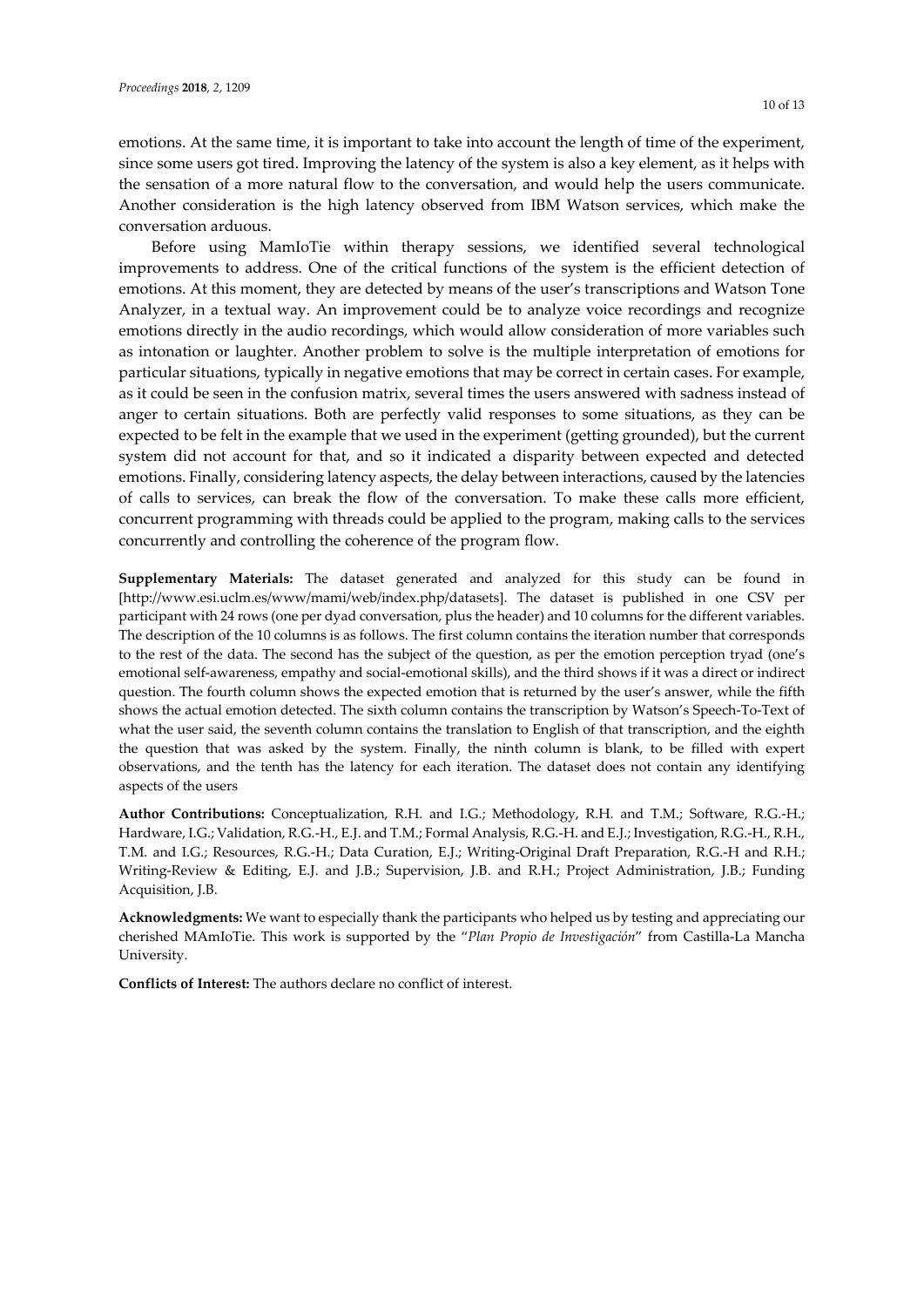### **Appendix A. MAmIoTie Conversation Graph**

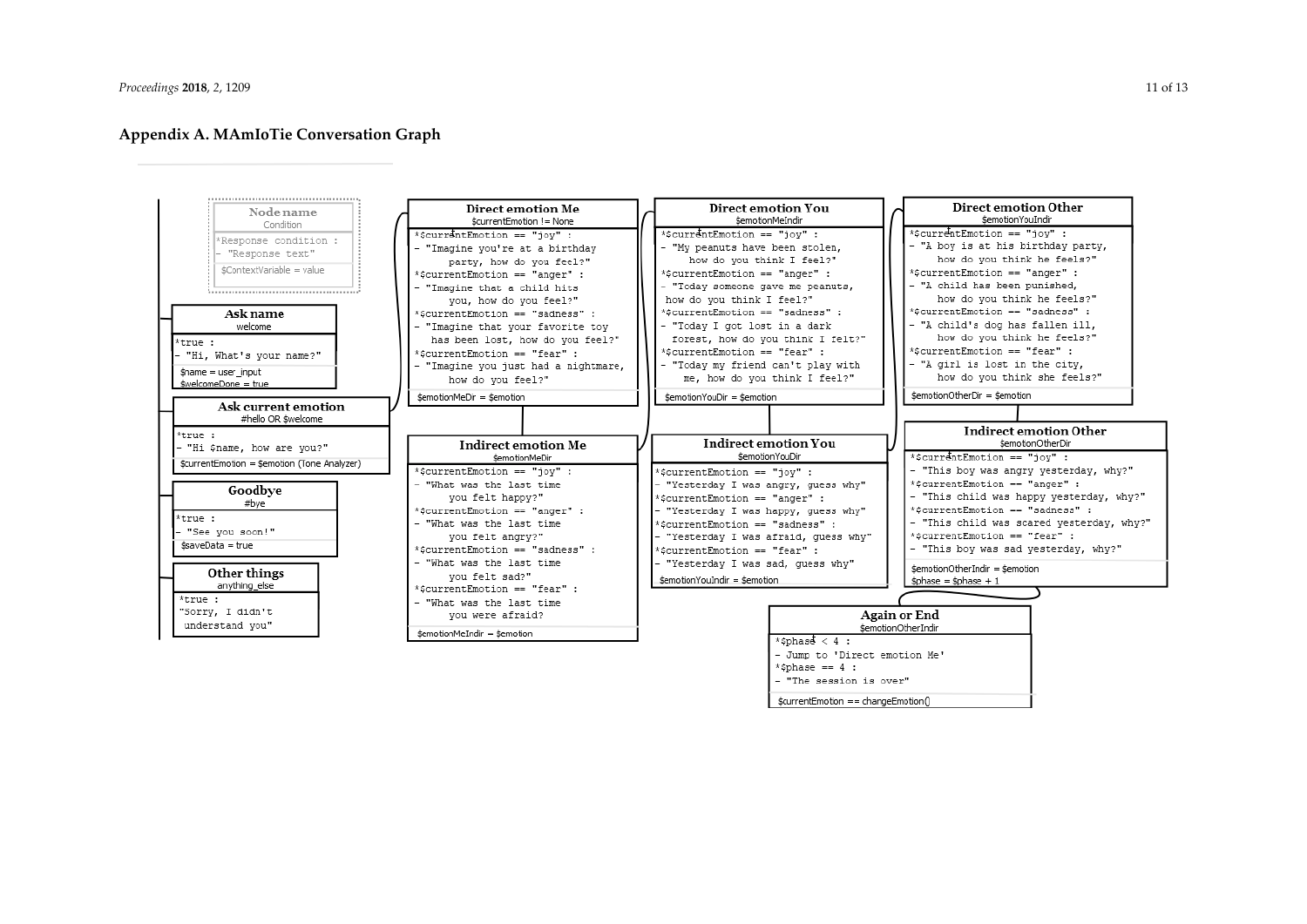# **References**

- 1. IBM Watson APIs. Available online: https://watson-api-explorer.ng.bluemix.net/ (accessed on 25 May 2018).
- 2. Fellous, J.M. Emotion: Computational modeling. In *Encyclopedia of Neuroscience*; Elsevier Ltd.: Amsterdam, The Netherlands, 2010; pp. 909–913.
- 3. Lazarus, R.S. From psychological stress to emotions. *Ann. Rev. Psychol.* **1993**, *44*, 1–21.
- 4. Thompson, R.A. Emotion regulation: A theme in search of a definition. *Monogr. Soc. Res. Child Dev.* **1994**, *59*, 25–52.
- 5. Mayer, J.D.; Salovey, P. What is emotional intelligence? In *Emotional Development and Emotional Intelligence*; Salovey, P., Sluyter, D.J., Eds.; Basic Books: New York, NY, USA, 1997; pp. 3–31.
- 6. Gross, J.J.; Sheppes, G.; Urry, H.L. Emotion generation and emotion regulation: A distinction we should make (carefully). *Cogn. Emot*. **2011**, *25*, 765–781. doi:10.1080/02699931.2011.555753.
- 7. Bar-On, R. *Bar-On Emotional Quotient Inventory: Technical Manual*; MHS (Multi-Health Systems): Toronto, ON, Canada, 1997.
- 8. Gross, J.J.; John, O.P. Individual differences in two emotion regulation processes: Implications for affect, relationships, and well-being. *J. Pers. Soc. Psychol.* **2003**, *85*, 348–362. doi:10.1037/0022-3514.85.2.348.
- 9. Bonanno, G.A.; Papa, A.; Lalande, K.; Westphal, M.; Coifman, K. The importance of being flexible: The ability to both enhance and suppress emotional expression predicts long-term adjustment. *Psychol. Sci.* **2004**, *15*, 482–487. doi:10.1111/j.0956-7976.2004.00705.x.
- 10. Sheppes, G.; Scheibe, S.; Suri, G.; Gross, J.J. Emotion-regulation choice. *Psychol. Sci.* **2011**, *22*, 1391–1396. doi:10.1177/0956797611418350.
- 11. Aldao, A.; Nolen-Hoeksema, S. When are adaptive strategies most predictive of psychopathology? *J. Abnorm. Psychol.* **2012**, *121*, 276–281. doi:10.1037/a0023598.
- 12. Rimé, B. The social sharing of emotion as an interface between individual and collective processes in the construction of emotional climate. *J. Soc. Issues* **2007**, *63*, 307–322.
- 13. Ayadi, M.M.; Kamel, M.S.; Karray, F. Survey on speech emotion recognition: Features, classification schemes, and databases. *Pattern Recogn.* **2011**, *44*, 572–587.
- 14. Lopes, L., Salovey, P., Cote, S. y Beers, M., Emotion regulation abilities and the quality of social interaction. *Emotion* **2005**, *5*, 113–118.
- 15. Eisenberg, N.; Fabes, R.A.; Guthrie, I.K.; Reiser, M. Dispositional emotionality and regulation: Their role in predicting quality of social functioning. *J. Personal. Soc. Psychol.* **2000**, *78*, 136–157.
- 16. American Psychiatric Association. *Diagnostic and Statistical Manual of Mental Disorders*, 5th ed.; American Psychiatric Association: Washington, DC, USA, 2013.
- 17. Buenaño Proaño, A.C.; Veloz, H.; del Carmen, M. Reconocimiento de voz. Bachelor's Thesis, Pontificia Universidad Católica del Ecuador, Quito, Ecuador, 2003.
- 18. Hattori, M., Sumita, Y.I., Kimura S., & Taniguchi. Application of an automatic conversation intelligibility test system using computerized speech recognition technique*. J. Prosthodont. Res*. **2010**, *54*, 7–13. doi:10.1016/j.jpor.2009.07.004.
- 19. Minshew, N.J.; Goldstein, G.; Siegel, D.J. Speech and language in high-functioning autistic individuals. *Neuropsychology* **1995**, *9*, 255.
- 20. Papert, S. *Mindstorms: Children, Computers, and Powerful Ideas*; Basic Books, Inc.: New York, NY, USA, 1980.
- 21. Tapus, A.; Peca, A.; Aly, A.; Pop, C.; Jisa, L.; Pintea, S.; Rusu, A.S.; David, D.O. Children with autism social engagement in interaction with Nao, an imitative robot: A series of single case experiments. *Interact. Stud*. **2012**, *13*, 315–347. doi:10.1075/is.13.3.01tap.
- 22. Robins, B.; Dautenhahn, K.; Wood, L.; Zaraki, A. Developing Interaction Scenarios with a Humanoid Robot to Encourage Visual Perspective Taking Skills in Children with Autism–Preliminary Proof of Concept Tests. In Proceedings of the International Conference on Social Robotics, Tsukuba, Japan, 22–24 November 2017; pp. 147–155.